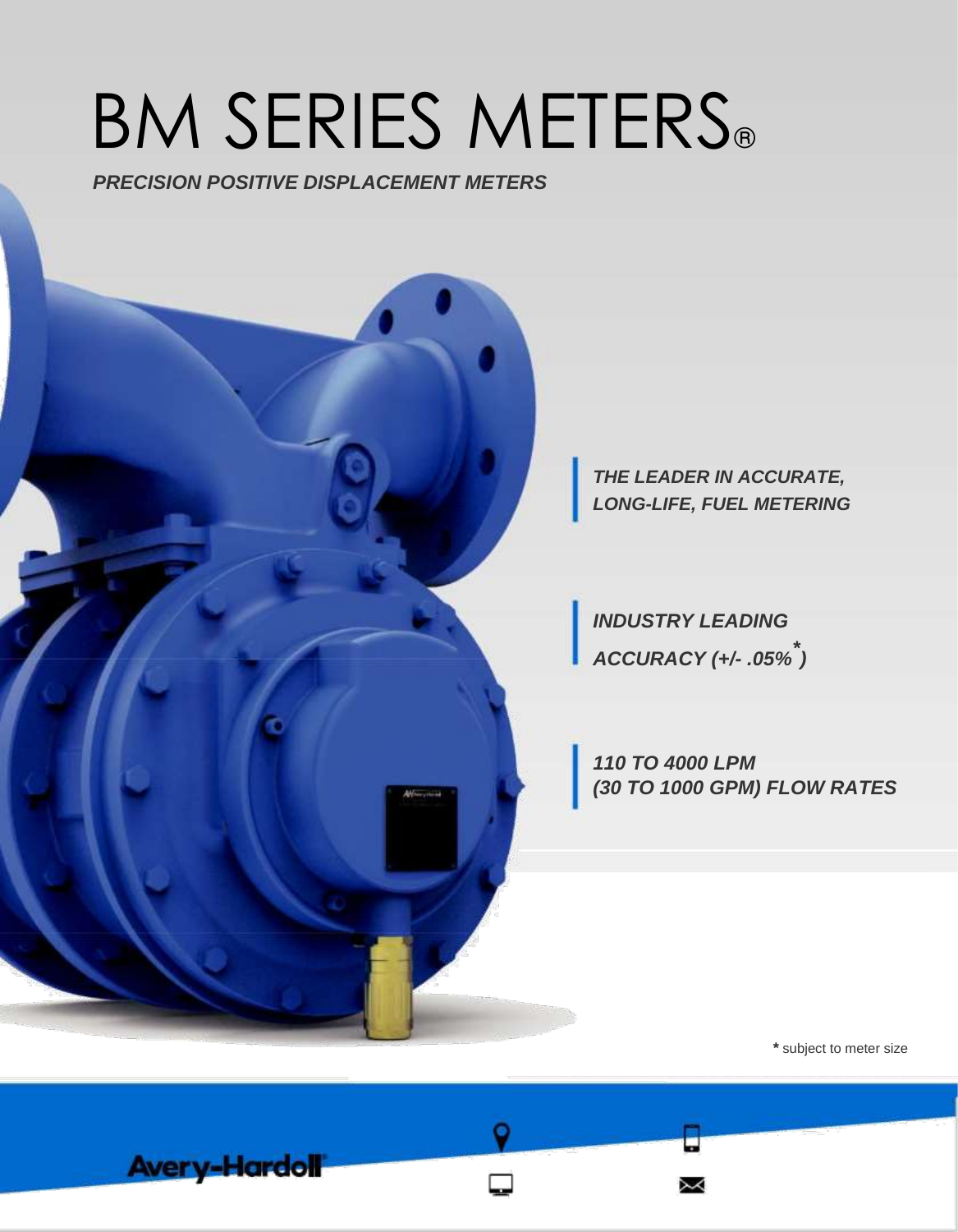### FEATURES & BENEFITS *THE MOST ACCURATE AVIATION FUEL METERS IN THE WORLD*

**Avery-Hardoll BM Series** flowmeters are precision made, positive displacement, liquid measuring instruments that maintain the higest level of accuracy over a lifetime of operation. Simplicity of design and accuracy has resulted in the Avery-Hardoll BM Series meters to being **the most preferred meters by aviation fueling operators and airlines** in internatonal markets.\*

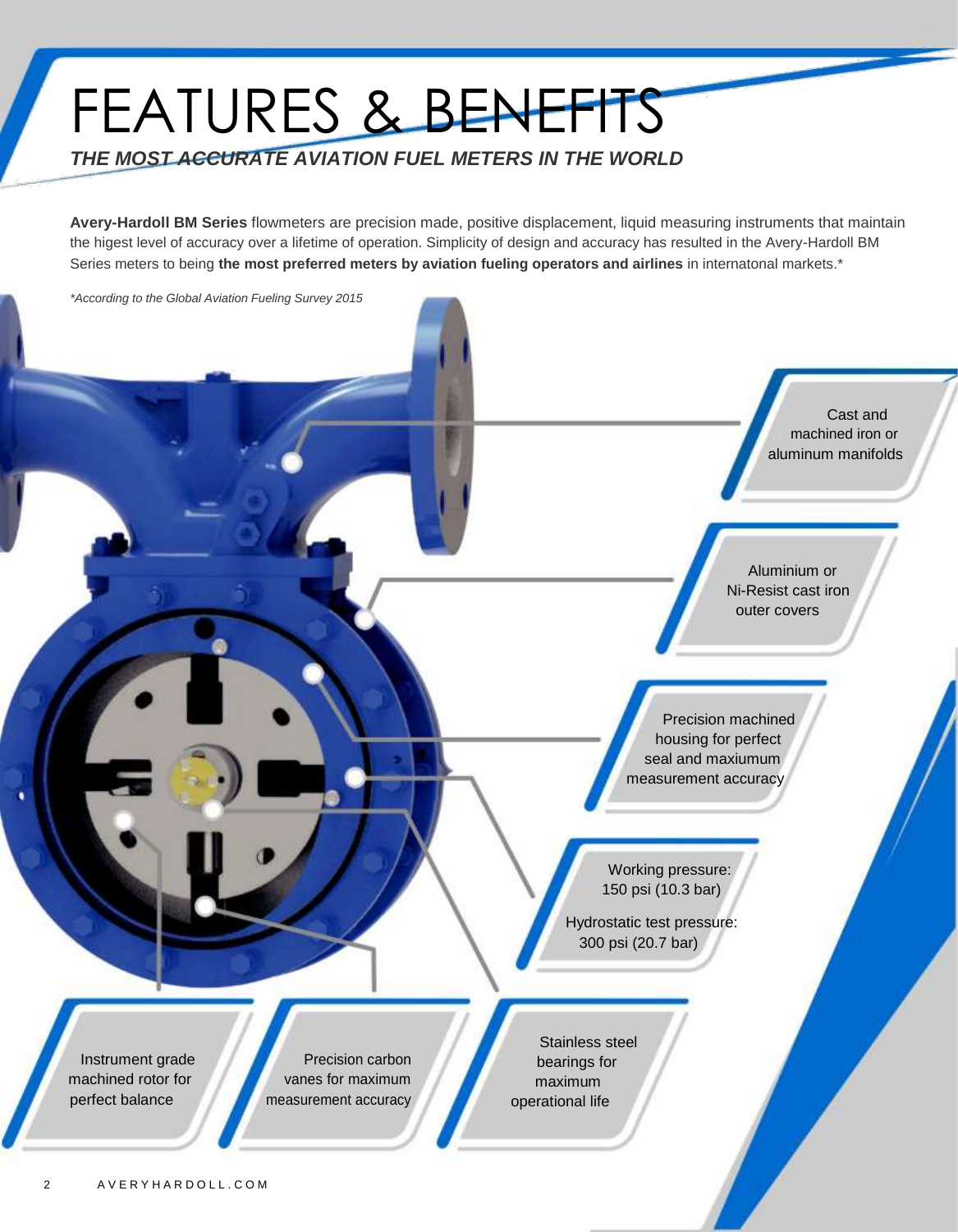## DIMENSIONAL DRAWINGS

*MECHANICAL METER ASSEMBLY DIAGRAM AND CROSS-SECTION*

#### *AVAILABLE MODELS*

BM Series bulkmeters are manufactured in three basic sizes with different ratings identified by a series number. The series numbers, sizes, flow rates, and a brief description of each series of meter are shown below.

#### **TYPES OF BULKMETER**

|                      |                    | <b>Manifold</b>    |                                   | <b>Flow Rate</b> |                                                                     |  |  |  |
|----------------------|--------------------|--------------------|-----------------------------------|------------------|---------------------------------------------------------------------|--|--|--|
| <b>Series Number</b> | <b>Inches</b>      | <b>Millimeters</b> | <b>Imperial</b><br><b>Gallons</b> | <b>Liters</b>    | <b>General Description</b>                                          |  |  |  |
| <b>BM250</b>         | $2 - 2\frac{1}{2}$ | 63                 | $25 - 250$                        | $115 - 1140$     |                                                                     |  |  |  |
| <b>BM950</b>         | 3                  | 76                 | $30 - 300$                        | 130 - 1370       | Single Capsule Meters                                               |  |  |  |
| <b>BM450</b>         | 3                  | 76                 | $45 - 450$                        | $200 - 2050$     |                                                                     |  |  |  |
| <b>BM550</b>         | 4                  | 102                | $50 - 500$                        | 220 - 2280       | Double Capsule Meters                                               |  |  |  |
| <b>BM350</b>         | 4                  | 102                | $55 - 550$                        | $250 - 2500$     |                                                                     |  |  |  |
| <b>BM650</b>         | 4                  | 102                | $65 - 650$                        | $300 - 3000$     |                                                                     |  |  |  |
| <b>BM750</b>         | 6                  | 152                | $65 - 650$                        | $300 - 3000$     | <b>Triple Capsule Meters</b>                                        |  |  |  |
| <b>BM850</b>         | 6                  | 152                | $85 - 1000$                       | 387-4000         | Special Application Only for Low<br>Viscosity / Clean Aviation Fuel |  |  |  |



### *BULKMETER MAIN COMPONENTS*

- The BM Series bulkmeters consist of three main assemblies: the manifold, body assembly and rotor assembly
- •• The higher rating of the larger meters is achieved by bolting two or three body capsules together and fitting double or triple rotor assemblies with a larger manifold to suit



- A calibrating mechanism and mechanical register are also attached to the front end cover
- •• The calibrating mechanism can be replaced by a front cover incorporating a pulse transmitter when required for electronic systems, such as MASTERLOAD II™ or MASTERLOAD III™ registers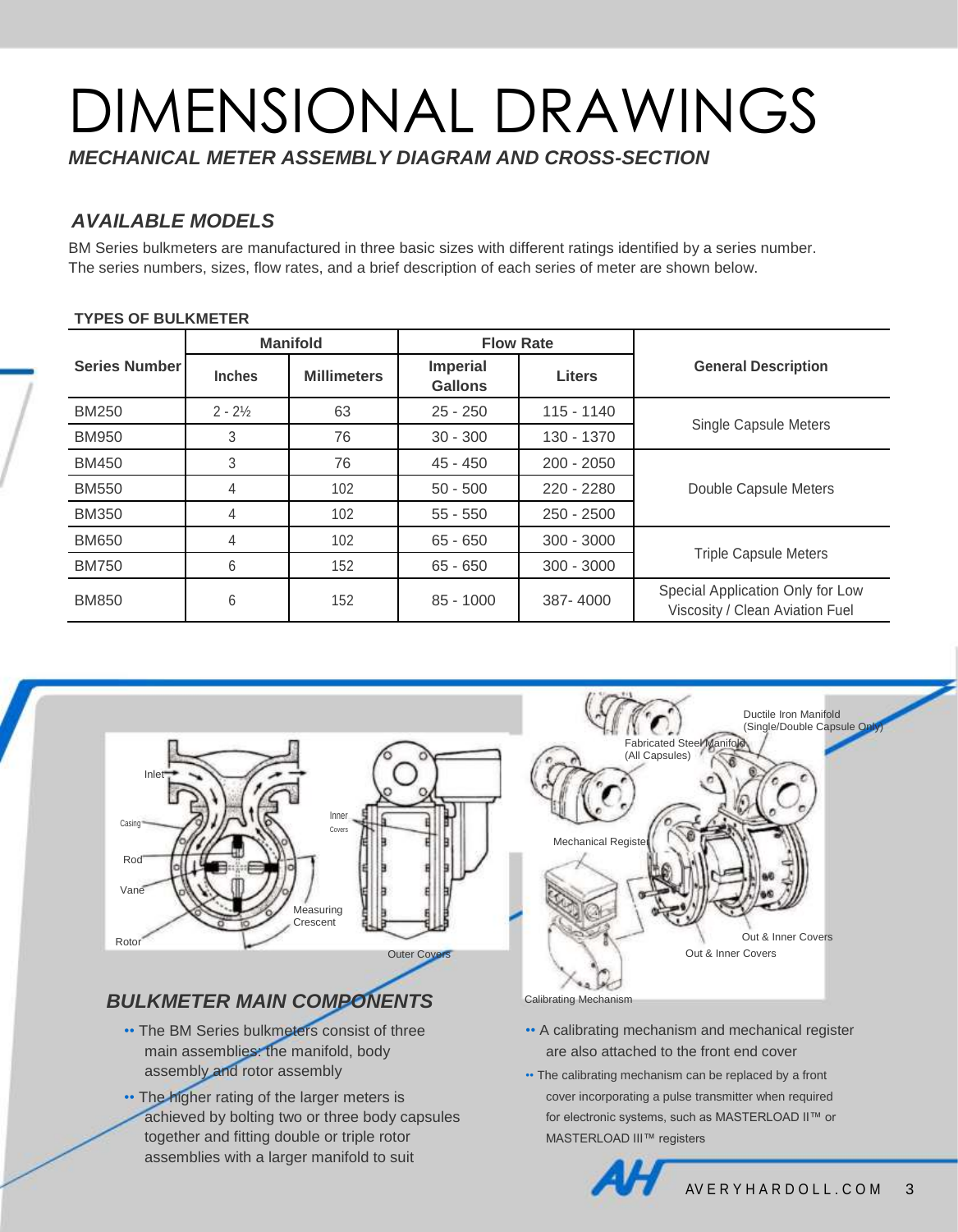## BM METERS SPECIFICATIONS

*PRECISION POSITIVE DISPLACEMENT BULK FUEL METERS*

| <b>Single Capsule</b> | <b>Meter</b>  | <b>Pipeline Size</b>         |           | <b>Flow Rate</b>      |         | <b>Flanges</b>    |                    |  |  |
|-----------------------|---------------|------------------------------|-----------|-----------------------|---------|-------------------|--------------------|--|--|
| <b>Meter</b>          | <b>Series</b> |                              | Imp. Gal. | $M^3/h$<br><b>lpm</b> |         | <b>Conform To</b> | <b>Material</b>    |  |  |
|                       | <b>BM250</b>  | $2 - 2\frac{1}{2}$<br>(63mm) | 25 to 250 | 115 to 1140           | 7 to 68 | <b>ASA 150 FF</b> | Ductile Iron Steel |  |  |
|                       | <b>BM950</b>  | 3"<br>(76mm)                 | 30 to 300 | 130 to 1370           | 8 to 82 | <b>ASA 150 FF</b> | Ductile Iron Steel |  |  |

| <b>Double Capsule</b> | <b>Meter</b>  | <b>Pipeline Size</b>         |           | <b>Flow Rate</b>       |           | <b>Flanges</b>    |                    |  |  |
|-----------------------|---------------|------------------------------|-----------|------------------------|-----------|-------------------|--------------------|--|--|
| <b>Meter</b>          | <b>Series</b> |                              | Imp. Gal. | <i>lpm</i>             | $M^3/h$   | <b>Conform To</b> | <b>Material</b>    |  |  |
|                       | <b>BM450</b>  | $2 - 2\frac{1}{2}$<br>(63mm) | 25 to 250 | 115 to 1140<br>7 to 68 |           | <b>ASA 150 FF</b> | Ductile Iron Steel |  |  |
|                       | <b>BM550</b>  | 3"<br>(76mm)                 | 30 to 300 | 130 to 1370            | 8 to 82   | <b>ASA 150 FF</b> | Ductile Iron Steel |  |  |
|                       | <b>BM350</b>  | 4"                           | 55 to 550 | 250 to 2500            | 15 to 150 | <b>ASA 150 FF</b> | Ductile Iron Steel |  |  |
|                       |               | (102mm)                      | 615       | 2800                   | 168       |                   | Intermittent Use   |  |  |

| <b>Triple Capsule</b> | <b>Meter</b>  | <b>Pipeline Size</b> |           | <b>Flow Rate</b>       |           | <b>Flanges</b>            |                 |  |  |
|-----------------------|---------------|----------------------|-----------|------------------------|-----------|---------------------------|-----------------|--|--|
| <b>Meter</b>          | <b>Series</b> |                      | Imp. Gal. | lpm                    | $M^3/h$   | <b>Conform To</b>         | <b>Material</b> |  |  |
|                       | <b>BM650</b>  | (102mm)              | 65 to 650 | 300 to 3000            | 18 to 177 | <b>ASA 150 FF</b>         | <b>Steel</b>    |  |  |
|                       | <b>BM750</b>  | 6"<br>(152mm)        | 30 to 300 | 300 to 3000            | 18 to 177 | <b>ASA 150 FF</b>         | <b>Steel</b>    |  |  |
|                       | <b>BM850</b>  | 6"                   |           |                        |           | <b>ASA 150 FF</b>         | <b>Steel</b>    |  |  |
|                       |               | (152mm)              |           | 85 to 1000 387 to 4000 | 23 to 232 | Used on Aviation Kerosene |                 |  |  |



#### *ELECTRONIC REGISTER CALIBRATION*

While conventional meters are calibrated at only one flow rate, MASTERLOAD II™ and MASTERLOAD III™ calibration is corrected at a range of flow rates to provide the highest level of accuracy. With a multitude of calibration points across the full flow range, the system allows the user the flexibility to configure each system to suit the requirements of their specific application.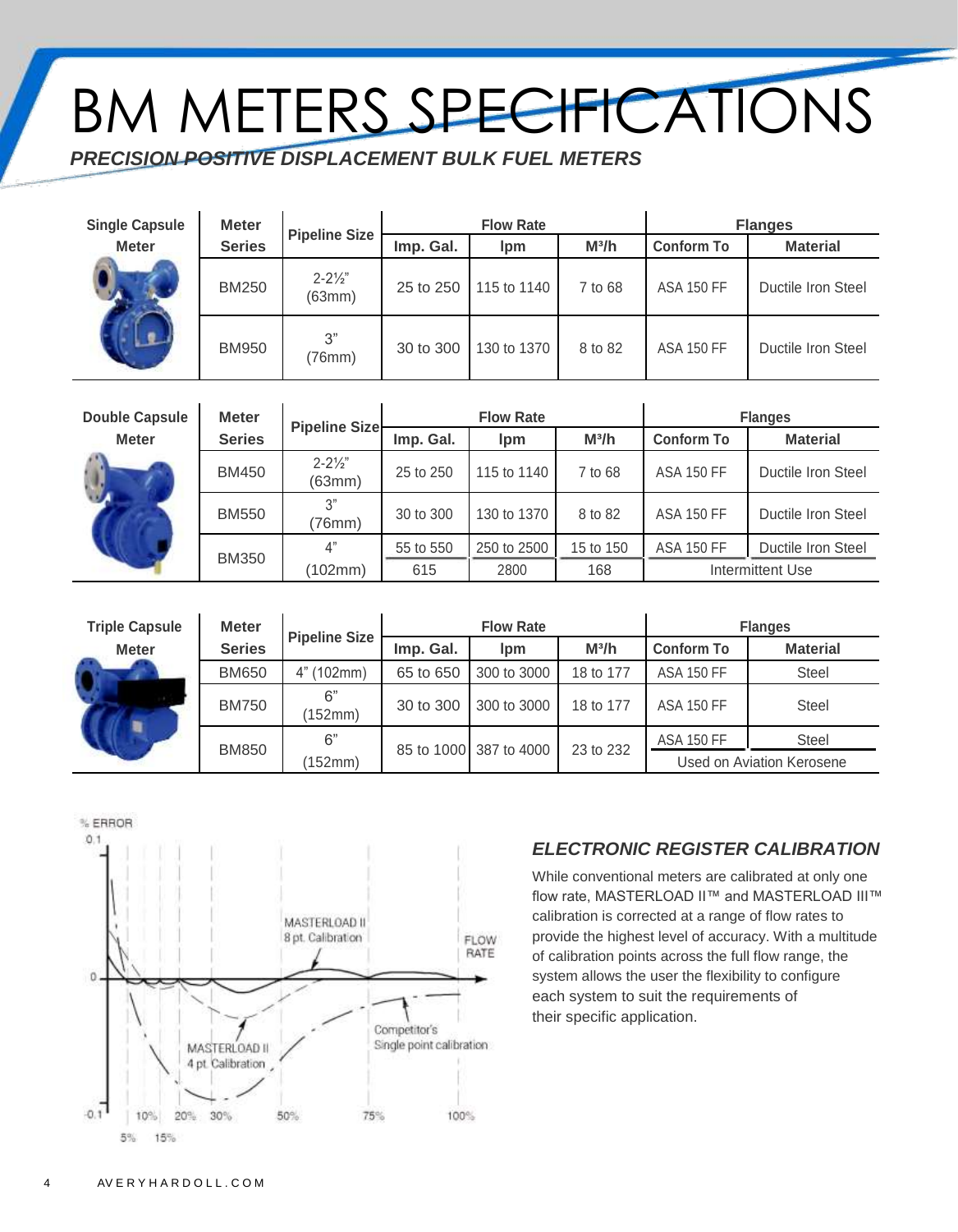### PHYSICAL CHARACTERISTICS

*DIMENSIONS AND CALIBRATION TESTING*

| <b>Single Capsule</b><br><b>Meter</b> | <b>Flange Bolt</b><br><b>Holes</b> |             |     | <b>Manifold</b><br><b>Overall</b> |       |     |      |     | <b>Meter Dimensions</b> |     |      |     |      |                |      |  |  |  |
|---------------------------------------|------------------------------------|-------------|-----|-----------------------------------|-------|-----|------|-----|-------------------------|-----|------|-----|------|----------------|------|--|--|--|
|                                       | No.                                | <b>Size</b> |     | <b>Dimensions</b>                 |       | A   |      | В   |                         |     |      | D   |      | of Basic Meter |      |  |  |  |
| D                                     | Off                                | mm.         | in. | mm.                               | in.   | mm. | in.  | mm. | in.                     | mm. | in.  | mm. | in.  | kg.            | Ibs. |  |  |  |
| A                                     | 4                                  | 19          | .75 | 356                               | 14    | 408 | 16.1 | 107 | 4.2                     | 285 | 11.2 | 89  | 3.5  | 70             | 54   |  |  |  |
| ╜                                     | 4                                  | 19          | .75 | 400                               | 15.75 | 427 | 16.8 | 107 | 4.2                     | 285 | 11.2 | 89  | 3.5  |                |      |  |  |  |
|                                       | 4                                  | 19          | .75 | 356                               | 14    | 408 | 16.1 | 107 | 4.2                     | 285 | 11.2 | 95  | 3.75 | 70             |      |  |  |  |
|                                       | 4                                  | 19          | .75 | 400                               | 15.75 | 427 | 16.8 | 107 | 4.2                     | 285 | 11.2 | 95  | 3.75 |                | 54   |  |  |  |

| <b>Double Capsule</b><br><b>Meter</b> | <b>Flange Bolt</b><br><b>Holes</b> |     | <b>Manifold</b><br><b>Overall</b> |                   |       |     |      |     | Approx.<br>Weight |     |      |     |      |     |                |  |
|---------------------------------------|------------------------------------|-----|-----------------------------------|-------------------|-------|-----|------|-----|-------------------|-----|------|-----|------|-----|----------------|--|
|                                       | <b>Size</b><br>No.                 |     |                                   | <b>Dimensions</b> |       |     | A    |     | в                 |     | C    |     | D    |     | of Basic Meter |  |
| 260<br>W<br>⊮                         | Off                                | mm. | in.                               | mm.               | in.   | mm. | in.  | mm. | in.               | mm. | in.  | mm. | in.  | kg. | lbs.           |  |
|                                       | 4                                  | 19  | .75                               | 400               | 15.75 | 405 | 15.9 | 170 | 6.7               | 348 | 13.7 | 95  | 3.75 | 100 | 220            |  |
|                                       |                                    | 19  | .75                               | 400               | 15.75 | 427 | 16.8 | 170 | 6.7               | 348 | 13.7 | 95  | 3.75 |     |                |  |
|                                       | 8                                  | 19  | .75                               | 400               | 15.75 | 420 | 16.5 | 170 | 6.7               | 348 | 13.7 | 115 | 4.5  | 112 | 247            |  |
|                                       | 8                                  | 19  | .75                               | 400               | 15.75 | 427 | 16.8 | 170 | 6.7               | 348 | 13.7 | 115 | 4.5  |     |                |  |

| <b>Triple Capsule</b><br><b>Meter</b> | <b>Flange Bolt</b><br><b>Holes</b> |     | <b>Manifold</b><br><b>Overall</b> |                   |       |     |      |     |     | Approx.<br>Weight |      |     |     |                |      |
|---------------------------------------|------------------------------------|-----|-----------------------------------|-------------------|-------|-----|------|-----|-----|-------------------|------|-----|-----|----------------|------|
| D                                     | <b>Size</b><br>No.                 |     |                                   | <b>Dimensions</b> |       | Α   |      | в   |     | C                 |      | D   |     | of Basic Meter |      |
|                                       | Off                                | mm. | in.                               | mm.               | in.   | mm. | in.  | mm. | in. | mm.               | in.  | mm. | in. | kg.            | Ibs. |
| ∥                                     | 8                                  | 19  | .75                               | 400               | 15.75 | 427 | 16.8 | 233 | 9.2 | 411               | 16.2 | 115 | 4.5 | 126            | 278  |
|                                       | 8                                  | 22  | .875                              | 400               | 15.75 | 427 | 16.8 | 233 | 9.2 | 411               | 16.2 | 140 | 5.5 | 136            | 300  |

#### *MECHANICAL CALIBRATION*

Calibration adjustment is stepless, with no necessary gear changing. All meters are tested at a range of flow rates before dispatch. Test certificates available upon request.

- •• Fluid used for testing: Odorless kerosene
- Specific gravity: at  $60/60^{\circ}$ F,  $15/15^{\circ}$ C = 0.8
- Viscosity at  $60^{\circ}$ F,  $15^{\circ}$ C = 2.4 centistokes.



#### *WORKING SPECIFICATIONS*

- •• Maximum working pressure: 150 psi (10.3 bar)
- •• Test pressure: 300 psi (20.7 bar)
- Temperature range: -28°C to 100°C
- •• Volume per revolution:
	- 2.27 litres (single capsule)
	- 4.54 litres (double capsule)
	- 6.82 litres (triple capsule)
- •• Typical accuracy: +/- 0.05%
- •• Repeatability: 0.02%

Typical accuracy curves for the basic meter build (10:1 turndown)